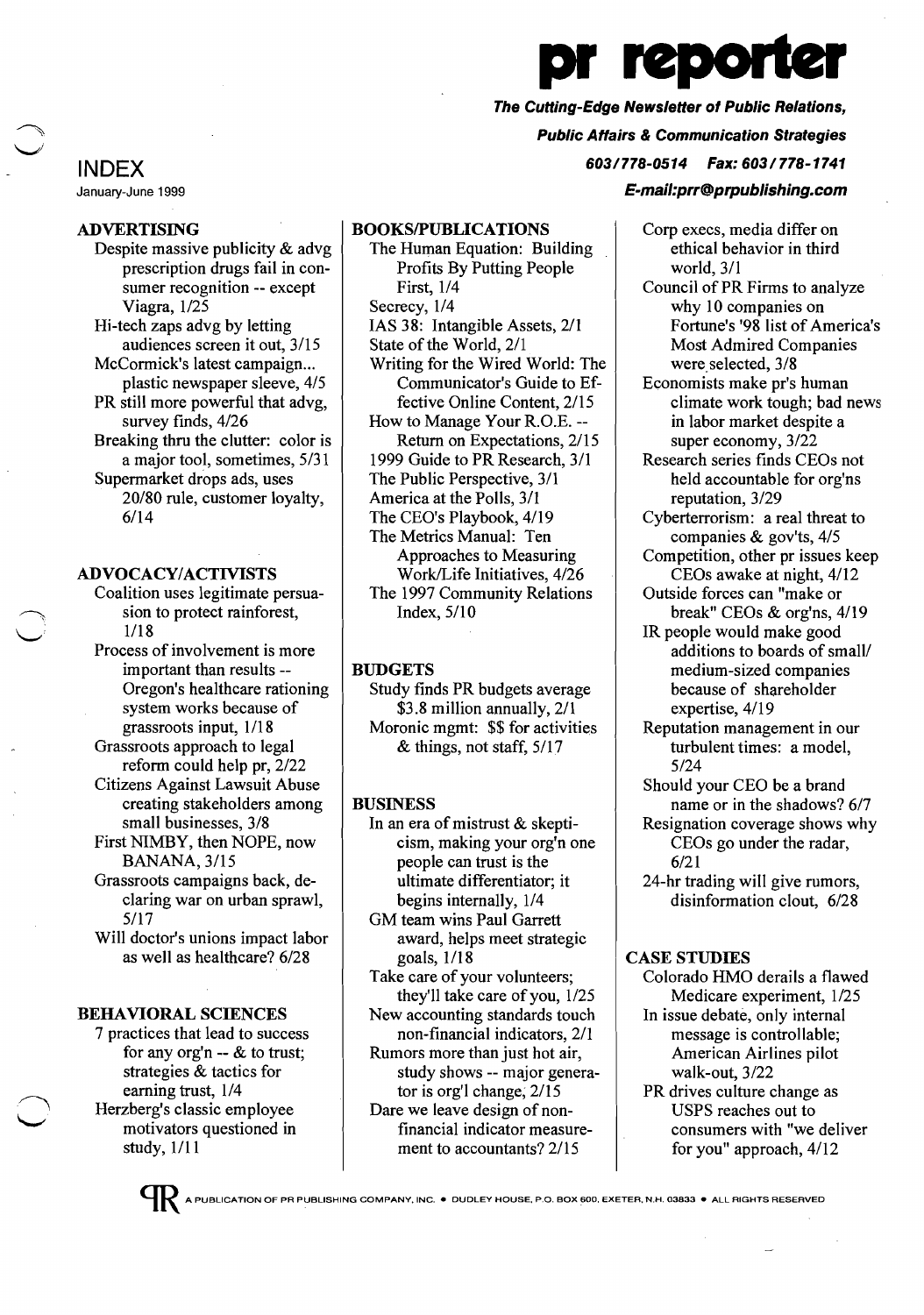#### COMMUNICATIONS

Secrecy destroys *trust!*  transparency builds it, 1/4 Effective reminders help to remember, 2/1 Approximately 1/3 of top com'ns ofcrs are women; 2/1 Learning maps clearly communicate strategic direction, 3/8 Hi-tech project gives proof of value of face-to-face, 5/3 Hi-tech, hi-touch dictum true: symbolic communication is what works, 5/24 Clashing worldviews show the crossroads pr must navigate: creating more overcommunications vs. building relationships, 6/21

#### COMMUNITY RELATIONS

Hospital focuses on comty benefits, not traditional pr, 1/18 W.R. Grace post "A Civil Action" release shows importance of knowing opposition before launching defensive media campaign, 2/22 Comty radio, a strong local voice, 5/3 Budget cut forces decision: which comty rels are key? 5/3 Report examines 28 companies to identify the most effective approaches to comty rels, 5/3 Non-traditional comty service prgm becomes mktg success; accounting firm teaches kids basic money mgmt, 5/10 Comty rels becoming more strategic but companies are contributing less \$\$, 5/10 3-step comty organizing for grassroots campaign, 5/17 Points of Light Foundation's Awds for Excellence in Corp Comty Service, 6/28

#### COMPUTERS/TECHNOLOGY

Does hi-tech communication help kill trust? 2/1 Manual teaches ins & outs of Internet & e-mail com'n, 2/15

Is the online information you read true? 2/15 ProfNet -- resource for finding

- expert sources, 3/1 Original news content increasing-
- ly available on Web, 3/8
- Hi-tech zaps advg by letting audiences screen it out, 3/15

When will some smart trial lawyer sue for involuntary servitude for being held on "voice jail"? 3/22

Technology conference: heavy on media, lacks organizational integration, 3/29 Strategies & tactics for addres-

sing rogue websites, 3/29

IR, PR & your website & e-mail -- a fine line of legalities, 3/29

Reaching journalists using today's technology, 3/29

*Wired News* reports new PC for preschoolers, 3/29

Cyberterrorism: a real threat to companies & gov'ts, 4/5

Boeing's media web site: an on-line press room, 4/5

Briefing helps organizations build web traffic, 4/12

Multi-media material being integrated into publications' Web sites, 4/19

- Hi-tech project gives ultimate proof of value of face-toface: Int'l team faces problems until human factor of team is recognized, 5/3
- 13 pros & cons to understand about new media, 5/17 Some estimate 1/3 of pr dollars
- are spent on hi-tech, 5/24

The Web: unbelievable medium in more than one way feeding Y2K frenzy, 6/14 Op-ed modernization reflects new

com'n methods, 6/21

# CONSUMER AFFAIRS/ CUSTOMER RELATIONS

American Airlines tries to "make good" for frequent travelers: enough? 3/1

Check what minority consumers value before wooing them, 3/22

PR drives culture change as USPS reaches out to consumers with "we deliver for you" approach, 4/12

Unintended pr consequences damaging when symbolic; United Airlines replaced actors with dummies in in-flight safety videos, 4/19

- Print still unsurpassed medium for point-of-behavior; Avis distributing (local) Travel Safety Information sheet to customers, 4/19
- Frontliners' delivery of customer delight is major challenge, 5/24

Supermarket drops ads, uses 20/80 rule & customer loyalty, 6/14

#### CRISIS MANAGEMENT/ **COMMUNICATION**

American Airlines case shows need for stakeholders to be represented, 2/22

W.R. Grace post "A Civil Action" shows importance of knowing opposition before launching defensive media campaign, 2/22

In a disaster, are you prepared to resist a media circus? Littleton school tragedy, 4/26

Boston tv stations to limit coverage in hostage/SWAT team situations, 4/26

Scenario technique for visualizing gets sophisticated; crisis mgmt, 6/14

#### EDUCATION

Research on the local level; schools are leaders, 1/11 Non-traditional community service program: accounting firm teaches kids basic. money management, 5/10 Studying skeptical publics (like school stakeholders), 5/31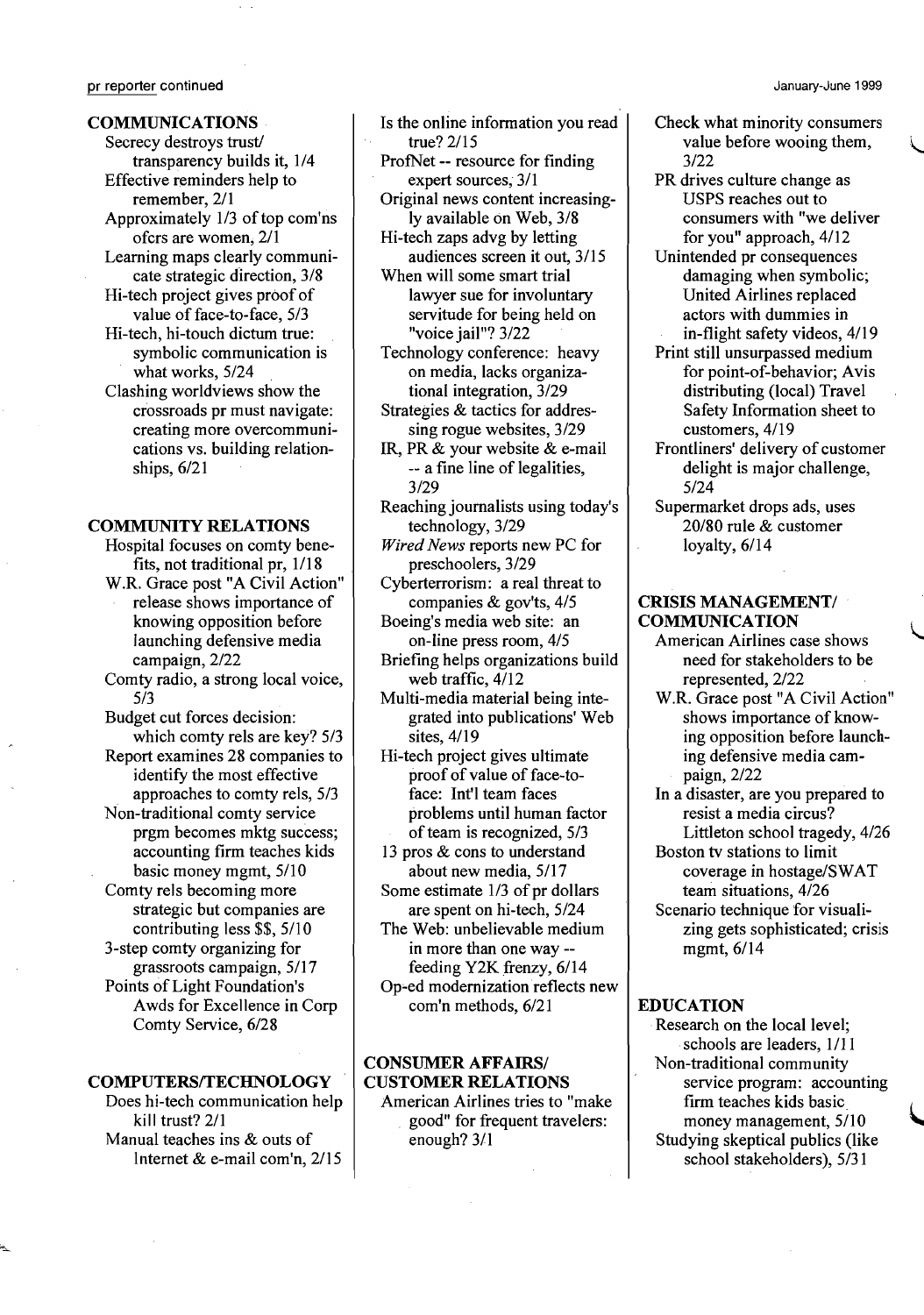**EMPLOYEE RELATIONS** The hard truth about trust: it begins internally, 1/4 Herzberg's classic motivators questioned in study, 1/11 GM team wins Paul Garrett

award, helps meet strategic goals, 1/18 . Company uses maps for em-

ployee communication, 2/15 Game teaches Sears employees importance of bottom line, 2/15

American Airline case shows need for stakeholders to be represented, 2/22

Learning maps lead employees thru discovery-based learning, 3/8

In issue debate, only internal message is controllable; American Airline's strategy: get correct data to employees despite media, 3/22

IABC's internal customer service manual, 4/19<br>Manual helps collect & measure

data about work/life programs, 4/26

Internal com'ns isn't just internal anymore, 5/10

What employment benefits do graduating college students find most valuable? 5/17

#### ENVIRONMENT

Coalition uses legitimate persuasion to protect rainforest, 1/18

#### **ETHICS**

Corp execs, media differ on ethical behavior in third world, 3/1

*PRWeek,* after sending free trial subscriptions sends invoices stating "thank you for your subscription order", 4/19

Does media coverage influence juries & prosecutors? Kidnapping case raises question whether pr should serve everyone, 6/7

"The Ethics of Keeping Secrets," hot topic at IABC Conference, 6/7 Demand for privacy may be major issue next century, 6/28

# FINANCIAl)

# INVESTOR RELATIONS

- New accounting standards touch non-financial indicators, 2/1 IR, PR & your website & e-mail
- -- fine line of legalities, 3/29 This IS the unforgiving decade -- Dow fell 44 points because Gillette announced penny/ share short off expectations for the quarter, 4/12
- IR people would make good additions to boards of small/ medium-sized companies due to shareholder expertise, 4/19
- 24-hour trading will give rumors, disinformation clout; implications for practitioners, 6/28

#### FORECASTING

Scenario technique for visualizing: can be used in strategy development, issue anticipation & crisis mgmt, 6/14

#### **GOVERNMENT**

Object lesson or harbinger: Ventura muscles into Minn. Governor's office with inexpensive grassroots campaign, 2/8 Cyberterrorism: a real threat to companies & gov'ts, 4/5

#### **GRAPHICS/PRINTING**

Really good design communicates & is easy on the eyes; using design to solve a com'ns problem, 1/11 Company uses maps for employee communication, quality control, to plan its future, 2/15

Breaking thru the clutter: color is a major tool, sometimes, 5/31

HEALTHCARE/HOSPITALS

Hospital dep't focuses on community benefits, not traditional pr, 1/18 Colorado HMO derails a flawed Medicare experiment, 1/25 Will doctor's unions impact labor as well as healthcare? 6/28

### INTERNATIONAL PR

Burson-Marsteller's Euro Rapid Response Unit preps clients for Euro conversion, 1/11 British "royal" in pr, 2/1 Corp execs, media differ on ethical behavior in third world,3/1

#### LANGUAGE

PR still not name of choice for corp dep'ts survey finds, 2/8 Has Monica spoiled "relations"? Dep't names are changing removing "affairs" or "relations" to avoid any hint of impropriety, 2/8 "Inclusivity" not "diversity"; Hispanic market data tells why, 5/31

#### LAW

Grassroots approach to legal reform could help pr, 2/22 Citizens Against Lawsuit Abuse finding stakeholders among small-businesses, 3/8 Relationships of pr practitioners & lawyers to be studied by doctoral student, 3/15

When will some smart trial lawyer sue for involuntary servitude for being held on "voice jail"? 3/22

IR, PR & your website & e-mail, a fine line of legalities, 3/29 Does media coverage influence

juries & prosecutors? 6/7 Lawyers propose changing bar

rules allowing them to consult, 6/14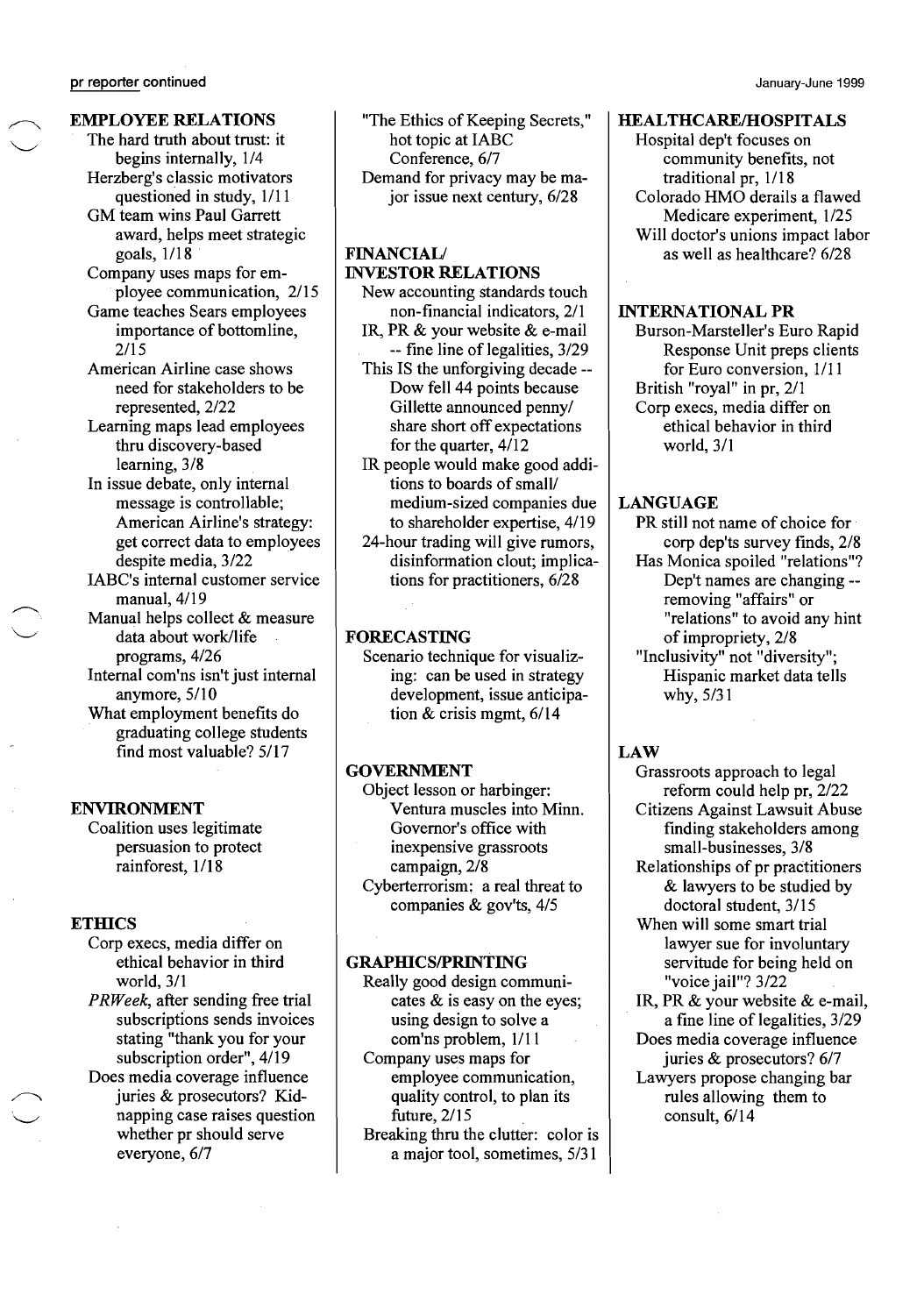#### pr reporter continued

#### LEADERSHIP

ProfNet -- resource for finding expert sources, 3/1 Outside forces can "make or break" CEOs & org'ns, 4/19 Should your CEO be a brand name or in the shadows? 6/7

#### MANAGEMENT

7 Practices that lead to success for any org'n -- & to trust; strategies & tactics for building trust,  $1/4$ Herzberg's classic motivators questioned in study, 1/11 American Airline case shows need for stakeholders to be represented, 2/22 Learning maps lead employees thru discovery-based learning, 3/8 Manager's symbolic communication sets tone, 5/10 Moronic mgmt: \$\$ for activities & things, not staff, 5/17 Reputation management in our turbulent times: a model, 5/24

#### MARKETING

Houston Business Mktg Ass'n offering summer internships for college students, 1/25 The dilemma of "face"

promotion, 3/1 Check what minority consumers value before wooing them,

3/22 Whatever happened to honesty in . the marketplace? Deceptive

mktg tactics, 4/5 *PRWeek,* after sending free trial subscriptions now sending

"thank you for your subscription order" invoices, 4/19 . Non-traditional community

service program becomes marketing success: accounting firm teaches kids basic money mgmt, 5/10

Supermarket drops ads, uses 20/80 rule & customer loyalty, 6/14

MEDIA

- W.R. Grace post "A Civil Action" shows importance of knowing opposition before launching defensive media campaign, 2/22
- Corp execs & media differ on ethical behavior in third world, 3/1
- Original news content increasingly available on Web, 3/8
- American Airline's strategy: get correct data to employees despite media, 3/22
- Rethinking the news release, round-Up stories & other "minor" publicity -- what's their value today? 3/22

Reaching journalists using today's technology, 3/29

Boeing's media web site: a press room on-line, 4/5

TV news audience continues decline, 4/5

Journalists say standards are slipping, credibility failing, 4/19 In a disaster, are you prepared to

resist a media circus? 4/26

- Boston tv stations to limit coverage in hostage/SWAT team situations, 4/26
- Radio is alive & well, yet often overlooked by practitioners, 5/3
- CalTech & Fdn for American Com'ns (FACS) work to improve the quality of reporting on science & technology, 5/3
- 13 pros & cons to understand about new media, 5/17

Alan Tower's advice on presenting your side to the media, 5/24

- Does media coverage influence juries & prosecutors? Kidnapping case raises question whether pr should serve everyone, 6/7
- Prime-time viewing of major tv networks is down again, 6/7
- Op-ed modernization reflects new com'n methods, 6/21
- Media may be most noteworthy for motivating copycats, 6/28

#### MULTICULTURALISMI **DIVERSITY**

Check what minority consumers value before wooing them, 3/22

"Inclusivity" not "diversity"; Hispanic market data tells why, 5/31

#### OPINION LEADERS

What is known about earning trust for organizations? strategies & tactics, 1/4 Solicit thoughts of opinion leaders when conducting research for schools, 1/11 Example of dramatic change in opinion leadership: Kids, once totally ignored, are now major influencers, 2/8 Community radio is a strong local voice, 5/3

#### **ORGANIZATION** DEVELOPMENT

- In an era of mistrust & skepticism, making your org'n one people can trust is the ultimate differentiator, 1/4
- GM team wins Paul Garrett award, helps meet strategic goals, 1/18
- Company uses business map for employee communication, quality control, to plan future, org'l culture etc., 2/15
- Rumors more than just hot air, study shows -- major generator is org'l change, 2/15
- Learning maps lead employees thru discovery-based learning, 3/8
- Research series finds CEOs not held accountable for org'ns reputation, 3/29
- PR drives culture change as USPS reaches out to consumers with "we deliver for you" approach, 4/12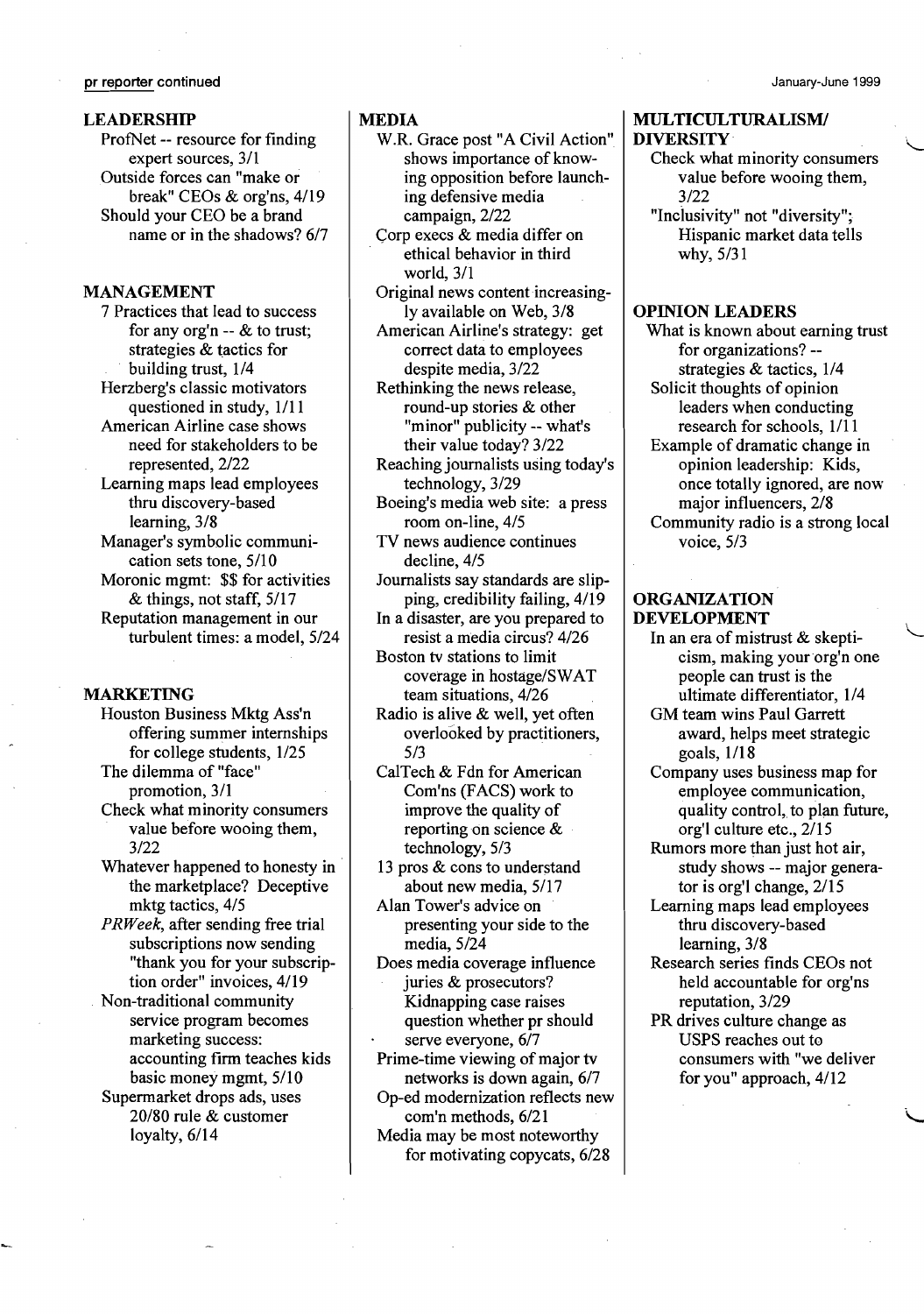#### pr reporter continued

### **PERSUASION**

In an era of mistrust & skepticism, making your org'n one people can trust is the ultimate differentiator, 1/4 . Coalition uses legitimate persuasion to protect the rainforest, 1/18 Is the online information you read true? 2/15

#### PHILANTHROPY

Take care of your volunteers; they'll take care of you, 1/25 Study shows why cause-related activities are increasing, 3/15 Budget cut forces decision: which community relations are key? 5/3 When ad mentality creeps in, good deeds become counterproductive -- party full of sponsorship reminders, 5/24

#### PRSA

Universal Accreditation has online study course, 1/18 PRSA's Technology Conference highlights, 3/29 PRSA International Section launches web site, 5/10

#### *. r* PSYCHOLOGY

- Basic psychological reason why participation is absolutely vital, 3/29
- Publicity seeker's bad taste? Capitalizing on a tragedy thru promotion of a spokesperson -- 1-800-Therapist Network, 4/26

#### PUBLIC OPINION

Object lesson or harbinger: Ventura muscles into Governor's office with inexpensive grassroots campaign, 2/8 Secondary research can reduce *\.-...i* cost, find rich database, NORC & Roper Center are sources, 3/1

Bernays biography reminds of Eddie's negative feelings about polls, 3/29

#### PUBLIC RELATIONS: PROFESSION

- What is known about earning trust for organizations? -strategies & tactics, 1/4 Ketchum (NY) launches .
- Ketchum Road Scholarship program, 1/25
- What new accounting could mean to pr, 2/1
- "State of the World" report says pr key to new millennium, 2/1
- PR budgets average \$3.8 million annually according to study, 2/1
- PR still not name of choice for corp dep'ts survey finds, 2/8 Grassroots approach to legal
- reform could help pr, 2/22 ProfNet -- resource for finding
- expert sources, 3/1
- Hi-tech zaps advg -- lets audiences screen it out; major opportunity for pr to differentiate itself, 3/15
- Rush to measure pr good -- but one consideration vital, 3/15 Relationships of pr practitioners
- & lawyers to be studied by doctoral student, 3/15
- Economists make pr's human climate work tough, 3/22
- Makovsky: "Avalanching," "Atomizing" & "Iconizing" will lead to unprecedented growth for pr in new millennium, 4/5
- Unintended pr consequences damaging when they're symbolic,4/19
- PR still more powerful that advg, survey finds, 4/26
- PR Jobs Kit helps organize searches for job seekers & org'ns seeking pr staffs, 4/26
- Beware, media "gimmicks" can backfire, 5/3
- Reputation mgmt in our turbulent times: a model, 5/24
- Some estimate 1/3 of pr dollars are spent on hi-tech, 5/24 Studying skeptical publics (like
- school stakeholders), 5/31
- Kidnapping case raises question whether pr should serve everyone, 6/7
- Nuffer Smith Tucker's scenario model; creating multiscenario possibilities, 6/14
- Clashing worldviews show the crossroads pr must navigate: creating more overcommunications vs. building relationships, 6/21
- PR/HR trend continues, should be encouraged, 6/21

#### PUBLICITY/PROMOTIONS

- Despite massive publicity & advg, prescription drugs fail in consumer recognition except Viagra, 1/25
- The dilemma of "face" promotion: necessary yet dangerous, 3/1
- Rethinking the news release, also roundup stories & other "minor" publicity -- what's their value today? 3/22
- Publicity seeker's bad taste? Capitalizing on a tragedy thru promotion of a spokesperson -- 1-800-Therapist Network,
	- 4/26

#### **RESEARCH**

- Research a fixture on the local level; schools are leaders, 1/11
- Secondary research can reduce cost, find rich database, NORC & Roper Center are sources, 3/1
- Cost of secondary research lower than primary research, 3/8
- Rush to measure pr good -- but one consideration vital, 3/15
- Commission on PR Measurement & Evaluation to "help establish & promote standards for pr measurement," 3/15